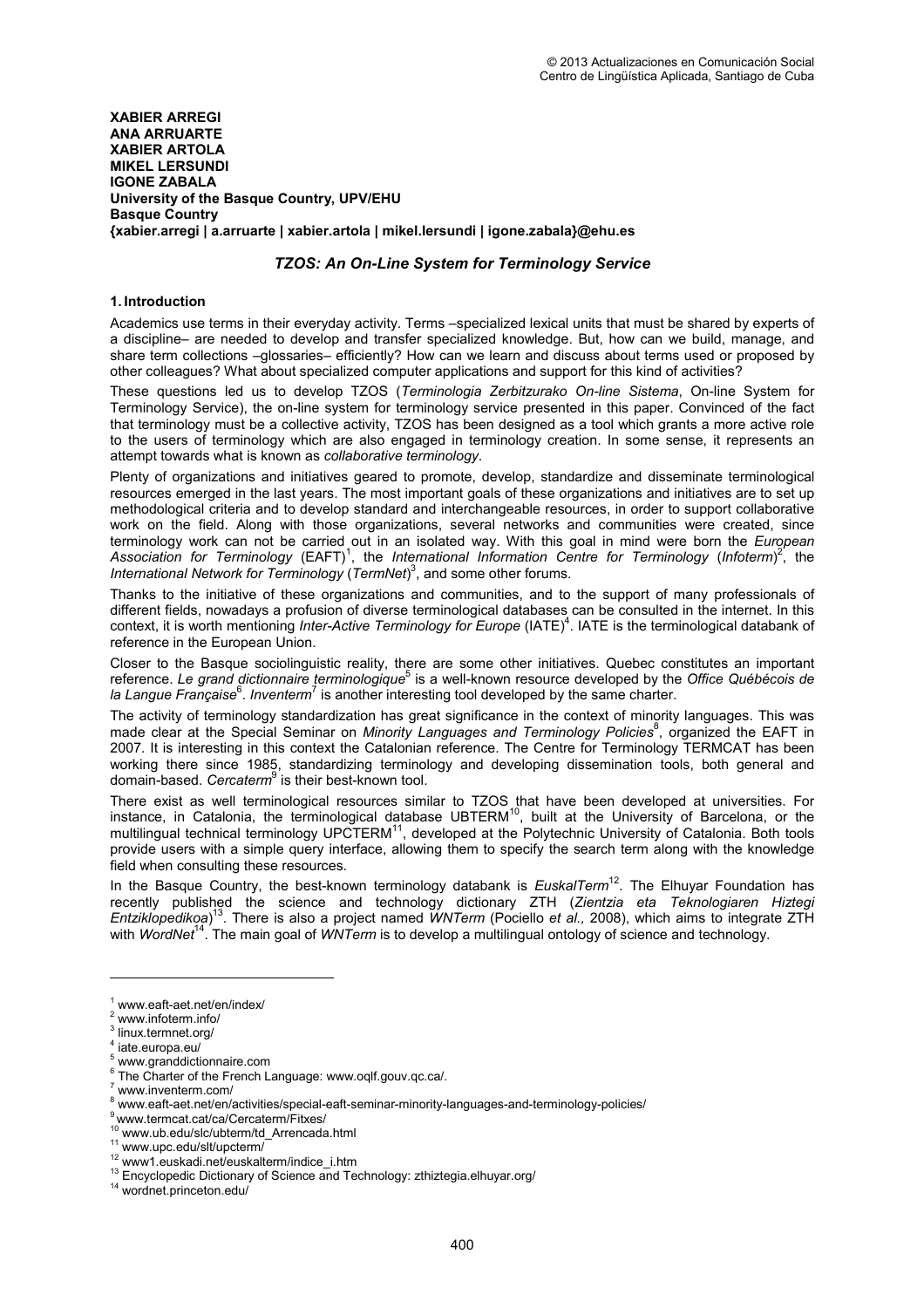Although we have not mentioned so far but terminology query systems, in what regards the functionality of TZOS we should also have a look on terminology management systems and tools.

Some terminology management systems worth mentioning are *evoTerm*<sup>15</sup> , *heartsome*<sup>16</sup> , *Terminology Management Software*<sup>17</sup> and *Enterprise Terminology Management*<sup>18</sup>. All they are concept-based tools, i.e., systems in which terms in several languages are attached to the same underlying concept.

*TermWiki*<sup>19</sup> is also a similar tool. However, its conception goes beyond the traditional approach in what concerns the management of terminology, since it provides the users with an environment for collaborative work.

Moving from the commercial grounds towards academia, we would mention *Terminus*<sup>20</sup>. This tool, developed in Catalonia at the *Institut Universitari de Lingüística Aplicada* of the Universitat Pompeu Fabra, constitutes a real workstation for terminologists.

We have shown that there are plenty of terminology resources and tools here and there. Most of them are robust tools, full-featured, and, so, they are good references for the work presented here. However, it must be said that all of them are proprietary software, and only a few are aimed at collaborative and open work.

In our opinion, one of the most interesting contributions from the point of view of collaborative work is the one described by Désilets *et al.* (2009). In this work the authors give the idea of *Collaborative Multilingual Terminology*  (CMT) as follows:

... a massive collaboration process like Wikipedia could have beneficial effects on TDBs (Terminology Databases), by spreading their creation and maintenance costs across a large number of individuals, and by fostering collaboration between terminologists, translators, domain experts, and even members of the general public.

It is precisely this approach which lies under the conception of TZOS. Academia offers very good opportunities towards this goal.

Once having shown an overview of applications and tools related to our work, we will give a description of TZOS in section 2. In section 3, the representation schema of terminological information used in TZOS will be presented. Finally, in section 4, we will outline some conclusions and future work.

#### **2. TZOS: users and functionality**

TZOS is an on-line platform to work on terminology collaboratively. It is addressed to five types of users: visitors, terminologists, correctors, supervisors, and administrators. Visitors are the only group who can use the system without previous registration but their actions are exclusively restricted to search operations. It is responsibility of terminologists to propose new terms. Correctors verify whether the proposed terms are correct regarding orthography and orthotypography, according to the standard. Supervisors are responsible for ensuring the suitability of the proposed terms. Finally, administrators are in charge of managing users and the system itself: create and remove users, make changes to the system (subject field changes, additions…), forum administration, backups, and so on. Next, the main functionality of TZOS is presented.

| 2 TZOS — Search results - Mozilla Firefox                                                                                                                                  |                                                                                                                       |                  |
|----------------------------------------------------------------------------------------------------------------------------------------------------------------------------|-----------------------------------------------------------------------------------------------------------------------|------------------|
| View<br>History<br>Bookmarks<br><b>Tools</b><br>Dictionaries<br>Edit<br>[ixa2.si.ehu.es/tzos2/search/?q=data8lang=all8submit=Search8mode=and8fiel( == = =<br>$\mathcal{L}$ | Help<br>$ -$ Google<br>$\epsilon$                                                                                     | $P$ $R$ $R$ $-$  |
|                                                                                                                                                                            |                                                                                                                       |                  |
| $\rightarrow$<br>$TZOS$ $-$ Search results                                                                                                                                 |                                                                                                                       |                  |
| TZOS<br>$\boxed{\phantom{1}}$ admin                                                                                                                                        | Add terms<br>Log out<br><b>Review</b><br>Admin                                                                        | & Search terms   |
| $\epsilon$<br>A<br>в<br>$\epsilon$<br>D<br>гэ<br>m<br>$\overline{\mathbf{K}}$<br>Е<br>п.<br>−<br>п                                                                         | <b>BAR</b><br>w<br>$\bullet$<br>п<br>F.<br>в<br>п<br>$\mathbf{v}$<br>m.<br>$\bullet$<br>п<br>$\overline{\phantom{1}}$ | z<br>$-em$       |
|                                                                                                                                                                            |                                                                                                                       |                  |
| clata Your search returned 14 results.                                                                                                                                     |                                                                                                                       |                  |
|                                                                                                                                                                            |                                                                                                                       |                  |
| data                                                                                                                                                                       | AII                                                                                                                   | $\sim$<br>Search |
| $\blacktriangleright$ Search options:                                                                                                                                      |                                                                                                                       |                  |
| General                                                                                                                                                                    |                                                                                                                       |                  |
| All conditions must be met (AND style search).<br>Search mode                                                                                                              |                                                                                                                       |                  |
| $\bigcirc$ Any of the conditions must be met (OR style search).                                                                                                            |                                                                                                                       |                  |
| Search field                                                                                                                                                               | Terms per page                                                                                                        |                  |
| $\sim$<br>Term                                                                                                                                                             | 10                                                                                                                    | $\sim$           |
| Classification                                                                                                                                                             |                                                                                                                       |                  |
| Subject field                                                                                                                                                              | Appears in                                                                                                            |                  |
| $\sim$<br>Computer technology                                                                                                                                              | Theses                                                                                                                | $\sim$           |
| Origin                                                                                                                                                                     |                                                                                                                       |                  |
| Donostiako Informatika Fakulta~                                                                                                                                            |                                                                                                                       |                  |
| Linguistic information                                                                                                                                                     |                                                                                                                       |                  |
| Normative level                                                                                                                                                            | Normative organization                                                                                                |                  |
| $\sim$<br>$\widetilde{\phantom{m}}$                                                                                                                                        | AII                                                                                                                   | $\sim$           |
| AII                                                                                                                                                                        |                                                                                                                       |                  |
| Admitted<br>Deprecated                                                                                                                                                     | Term type                                                                                                             |                  |
| Encoded                                                                                                                                                                    | Full form                                                                                                             | $\sim$           |
| Legal<br>Preferred                                                                                                                                                         |                                                                                                                       |                  |
| Requlated<br>Standard                                                                                                                                                      | es, Zientzia Teknologikoak » Computer technology                                                                      |                  |
| Superseded                                                                                                                                                                 |                                                                                                                       |                  |
| Used<br><b>data abstraction</b>   Technological Sciences, Zentzia Teknologikoak » Computer technology                                                                      |                                                                                                                       |                  |
| datu-abstrakzio.<br>eu.                                                                                                                                                    |                                                                                                                       |                  |
| es<br>abstracción de los datos                                                                                                                                             |                                                                                                                       |                  |
| data analysis   Technological Sciences, Zentzia Teknologikoak » Computer technology<br>detu-enelisi<br>eu.                                                                 |                                                                                                                       |                  |
|                                                                                                                                                                            |                                                                                                                       |                  |

#### Advanced search query

 $\overline{a}$ 

- <sup>17</sup> www.termbases.eu/
- <sup>18</sup> www.acrolinx.com/terminologymanagement\_en.html
- <sup>19</sup> www.csoftintl.com/termwiki.php

<sup>20</sup> terminus.iula.upf.edu

<sup>15</sup> www.evoterm.net/

<sup>&</sup>lt;sup>16</sup> www.heartsome.net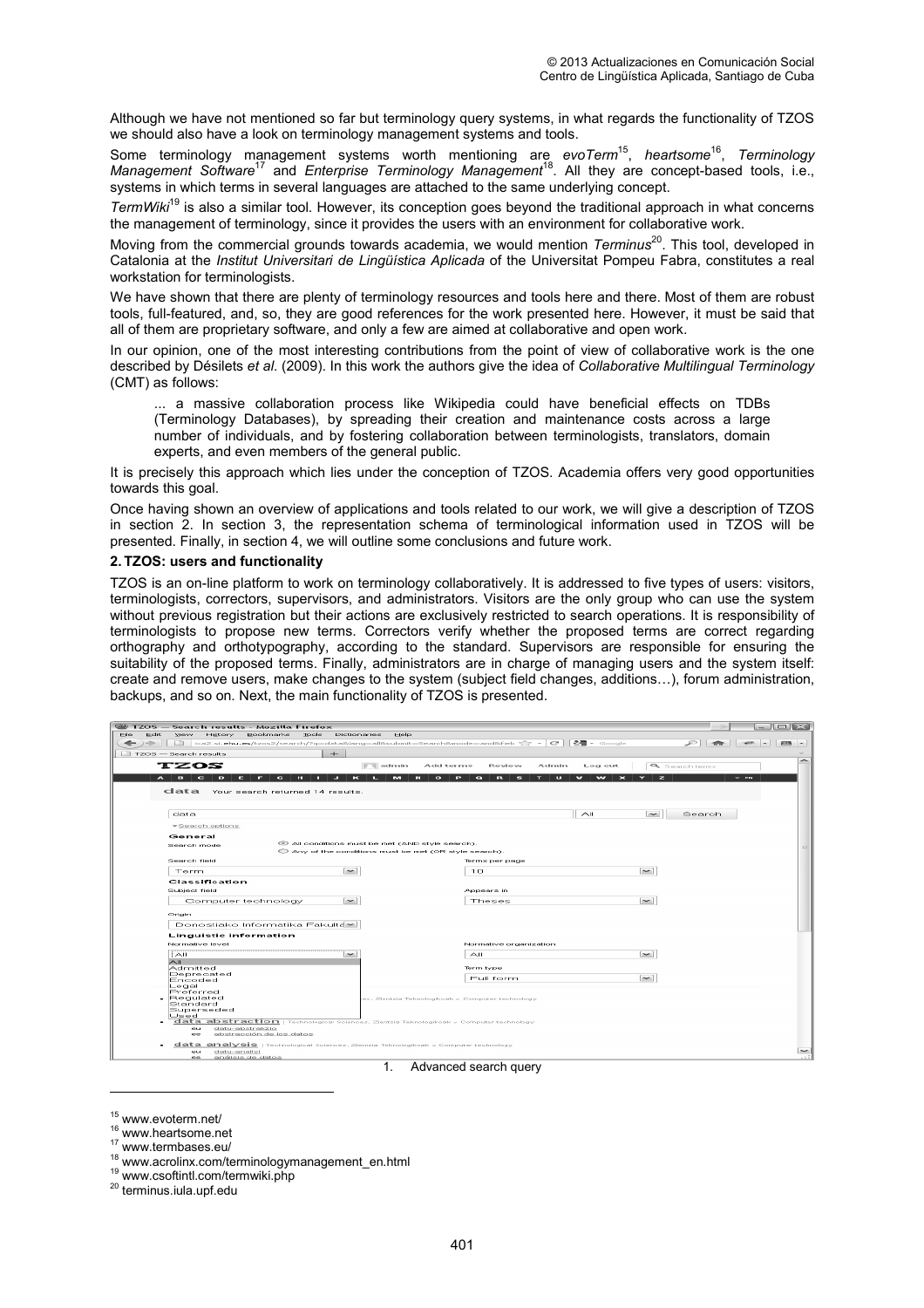#### • *Search query: simple and advanced*

When a user makes a search query, the query term must be written, specifying the language in which to search. In addition to this simple query, there is also the possibility of making advanced searches by specifying the subject field, origin, the status of the term, and so on. Figure 1 shows the resulting screen for the term *data* when searching only in PhD *theses* written in *Donostiako Informatika Fakultatea* (Fac. of Computer Science of Donostia) in the *Computer Technology* field.

• *Glossary search* 

TZOS allows the user to view all the terms starting with a given letter.

As it was pointed out above any type of user is allowed to make search and glossary queries.

• *Manual term proposals* 

When proposing new terms manually, TZOS allows the user to store certain data associated with these terms such as language (Basque, English, Spanish, French, German or Latin), equivalent terms in other languages, subject field, origin, originating person, definition, examples, comments, context, related terms, and so on.

In order to propose a term it is necessary for the user to be registered in the system. Only registered users (called *terminologists* in TZOS) may propose terms.

When adding a new term some fields are compulsory: spelling, language, subject field, and origin. Besides, there are some features related to a term, such as originating person, working status (imported, starter, working, consolidated, archived), administrative status (preferred, admitted, deprecated, superseded) or normative level, which are automatically recorded. Even more, TZOS logs the evolution each term has suffered since it was first proposed in TZOS. For example, the person responsible of modifying the administrative status of a term or the reason to do it can be recorded. By default, terms stored in TZOS –and approved by correctors– are public terms that can be consulted by any user, even by visitors.

On the other hand, it could happen that when someone proposes a new term, an equivalent term –equal spelling within the same subject field– already exists in TZOS. In that case the system automatically shows a collision message and it is up to the terminologist to decide if it is or not a real collision. By analyzing the information already stored in TZOS, the terminologist will decide: a) to include the proposed term as a new one –in that case both terms will become homographs–; b) to include it as a synonym –a denominative variant– of an already stored term; or c) to discard the proposed term because the denomination has been already stored for the same concept. Figure 2 shows the collision message issued by the system after identifying that the *Spanish* term *célula* specified by the terminologist as equivalent of the *English* term *cell* is already in the system.

#### • *Term importation*

TZOS allows the terminologist to import a list of terms from an external CSV file that contains, separated by commas, terms in different languages. Each row corresponds to a new term and each column contains the term in a different language. The subject field, origin and originating person must also be specified when importing the terms. Imported terms have the value *imported* as working status, and should be completed once the corrector approves them.



2. Collisions or conflicts.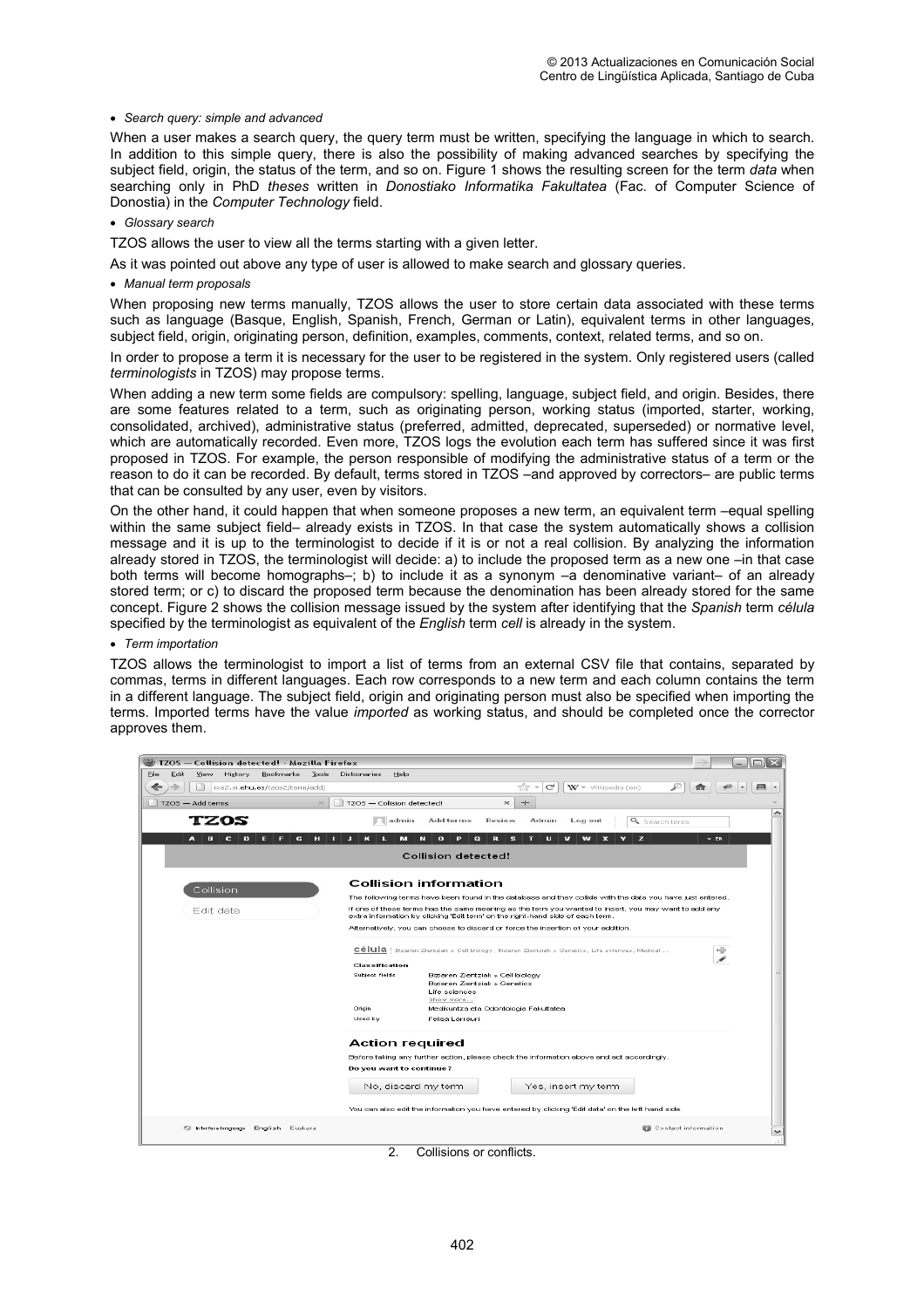### • *Exportation of query results*

TZOS allows administrators the exportation of the results obtained from a query in an XML file (TBX standard, see section 3). The exportation form requires values for language, subject field and origin of the terms to be included in the results.

#### • *Discussion forum*

TZOS provides a forum to manage the questions and discussions related to both terms and the system itself.

### **3. Representation of terminological information in TZOS**

## *3.1. TBX Standard*

From the beginning, concept-based representation has guided the effort of computationally representing terminology. Starting in the seventies several standards have been defined and used. Currently, those based in mark-up languages are the most widely used. In this new era, TEI (*Text Encoding Initiative*<sup>21</sup>), already in its third guidelines edition (*TEI P3*, 1994), dedicated one whole chapter to terminology, proposing an SGML-based encoding for representing terminological data. Later, TEI proposals moved on ISO (*ISO Technical Committee 37*<sup>22</sup>*)*, and MARTIF (ISO 12200:1999) and the first version of the ISO 12620 data categories were created.

The European SALT project (*Standards-based Access service to Lexicons and Terminologies*<sup>23</sup>) constituted another important milestone in the computational representation of terminology. Together with the *ISO Technical Committee 37*, organizations such as the LISA OSCAR association (*Open Standards for Container/content*  Allowing Re-use<sup>24</sup>), the OLIF consortium<sup>25</sup>, and TEI itself collaborated to obtain the first draft of TBX (*Term Base Exchange*), which led to the development of TMF (*Terminological Markup Framework*, ISO 16642:2003).

The standard TBX (LISA OSCAR, 2008), therefore, is the result of a long collaboration process between different organizations. LISA OSCAR adopted, in 2002, TBX as an exchange format. Since 2008, when the LISA standard became ISO 30042, it has allowed users to represent specific lexical information.

TBX is an XML-based open standard for representing structured terminological data. It is designed to support various types of processes involving terminological data such as analysis, descriptive representation, dissemination, and interchange in a variety of computer environments. It can be said that the main purpose of TBX is the interchange of terminological data. Taking into account that XML is just a format, it is not adequate for specifying how to visualize terminological information; TBX is only conceived to describe structure and content. Most of the software packages which use terminological databases are equipped with all the necessary to import and export TBX files. By providing a universal mark-up model, enterprise and organizations use TBX not only to manage their internal terminological data but also to share and exchange information with others.

TBX provides two modules for managing data categories in terminological databases (*termbases*), both specified using XML. Meanwhile the first one allows users to define the basic structure, the second one provides a formalism to identify and to establish constraints among data categories (XCS, *eXtensible Constraint Specification*). So, TBX is modular. It must be also remarked that the term TBX is used to refer to the result of the interaction of these two modules.



3. Structure and levels of a terminological entry.

In order to maximize the interoperability among currently existing terminological data, TBX provides a default data category set to be used in terminological databases: the default XCS. The main objective of this default category

 $\overline{a}$ 

<sup>23</sup> www.ttt.org/salt/

<sup>21</sup> www.tei-c.org/

<sup>22</sup> www.iso.org/iso/standards\_development/technical\_committees/other\_bodies/iso\_technical\_committee.htm?commid=48104

<sup>24</sup> www.lisa.org/OSCAR-LISA-s-Standa.79.0.html

<sup>25</sup> www.olif.net/consortium.htm